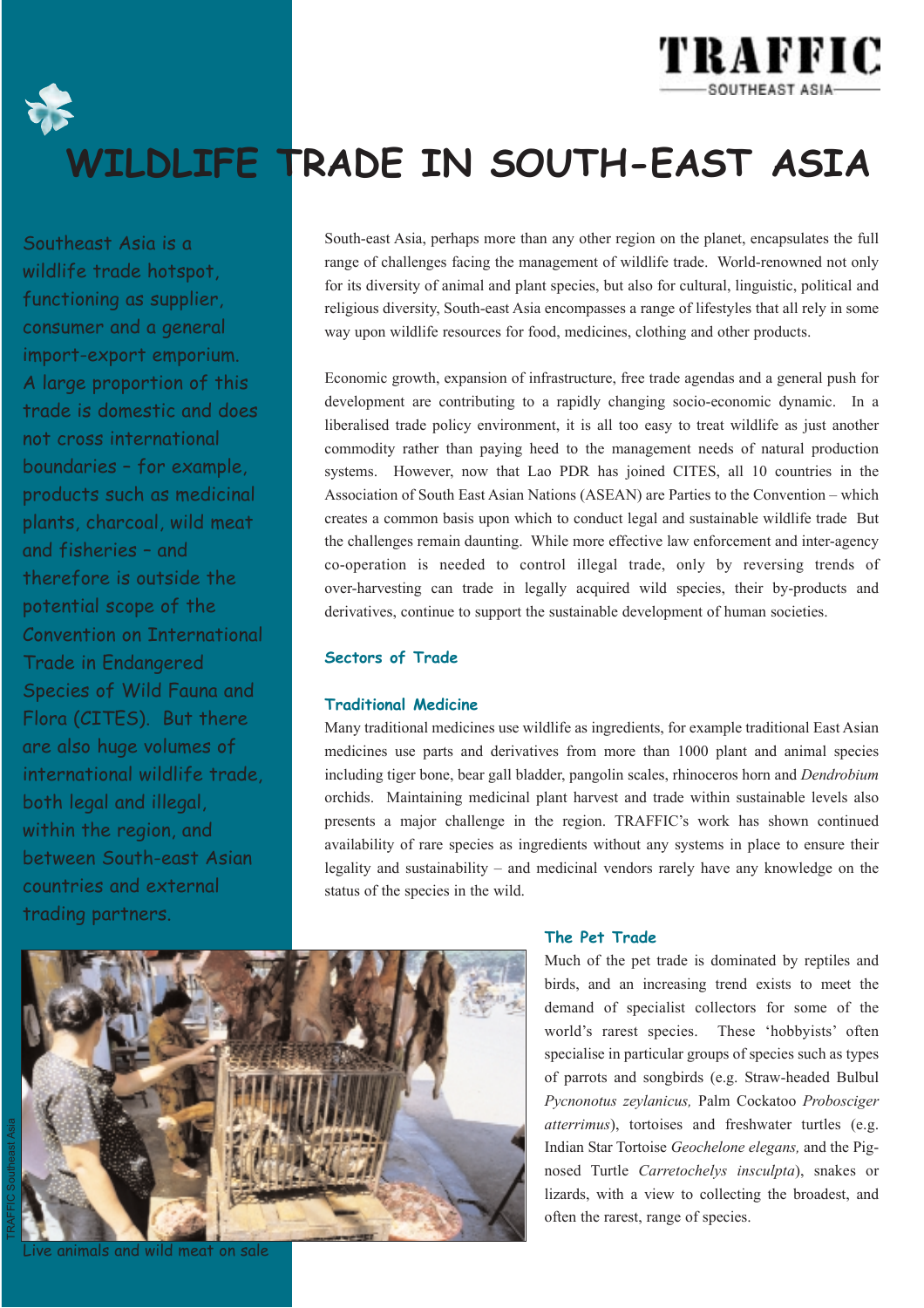

Indian Star Tortoise Geochelone elegans



lumphead Wrasse and other reef food fish

Mounted insects and stuffed turtles for sale as souvenirs

It is this global demand for rare and exotic pets that fuels much of the illegal collection and smuggling from the renowned biodiversity hotspots in South-east Asia – as well as rising demand from countries within South-east Asia for endemic species from Africa, South America and Australasia.

#### **Food**

For many people, wildlife is an important source of protein. In some countries, food harvested from nature, whether wild meat, fisheries products or edible plants, contributes to national economies and the livelihoods of local communities. However, in recent decades, growing human populations, unsustainable harvesting and illegal activities have put additional pressure on these resources. For example, studies by TRAFFIC and other scientific assessments have shown that trade in live reef fish for food is a serious threat to the survival of wild populations of groupers and wrasses in South-east Asia, with the declining aggregations of Humphead Wrasse *Cheilinus undulatus* illustrative of broader trends.

In many parts of the region, wild meat from species such as deer, pangolin and snakes is consumed as delicacies or 'tonic' food items, rather than for subsistence needs. In East Asia, meat from freshwater turtles (such as the South-east Asian Box Turtle *Cuora amboinensis*) is consumed in huge volumes despite the fact that three-quarters of the 90 species found in Asia are considered threatened, and 18 are considered critically endangered, such as the River Terrapin *Batagur baska*. As turtles are long-lived animals, consumers hope to attain similar longevity, and many believe that the 'wildness' of the meat will benefit their health.

#### **Curios and trophies**

A wide range of animal products are found in Southeast Asia's ornamental trade, including elephant ivory carvings, products made from the shell of the Hawksbill Turtle *Eretmochelys imbricata,* seashells, coral souvenirs, mounted insects such as butterflies and beetles. Horns, antlers and heads are hunted and traded for their value as trophies, such as those from Sambar *Cervus unicolor* and Serow *Naemorhedus sumatraensis*.

International travellers frequently have the option to purchase goods made from endangered species, such as marine turtle products and elephant ivory while abroad. Often this illegal trade is unintentional, resulting from ignorance of the laws and of which species require permits for export and or import. In many cases, these products can be legally offered for sale in popular tourist locations, but transporting them across

Chris R. Shepherd/TRAFFIC Southeast Asia



international borders requires special permits, such as those issued by CITES authorities. In other cases, wildlife products are sold in open violation of national or local laws – and concerted investigations and law enforcement is needed to police any continuing availability.

Little or no information is available to alert buyers to the illegal nature of some purchasing options, or regarding the effect the market for these products has on wild populations. Greater awareness of the legality of wildlife souvenir trade is needed to enable travellers to buy wisely.

High quality ivory carvings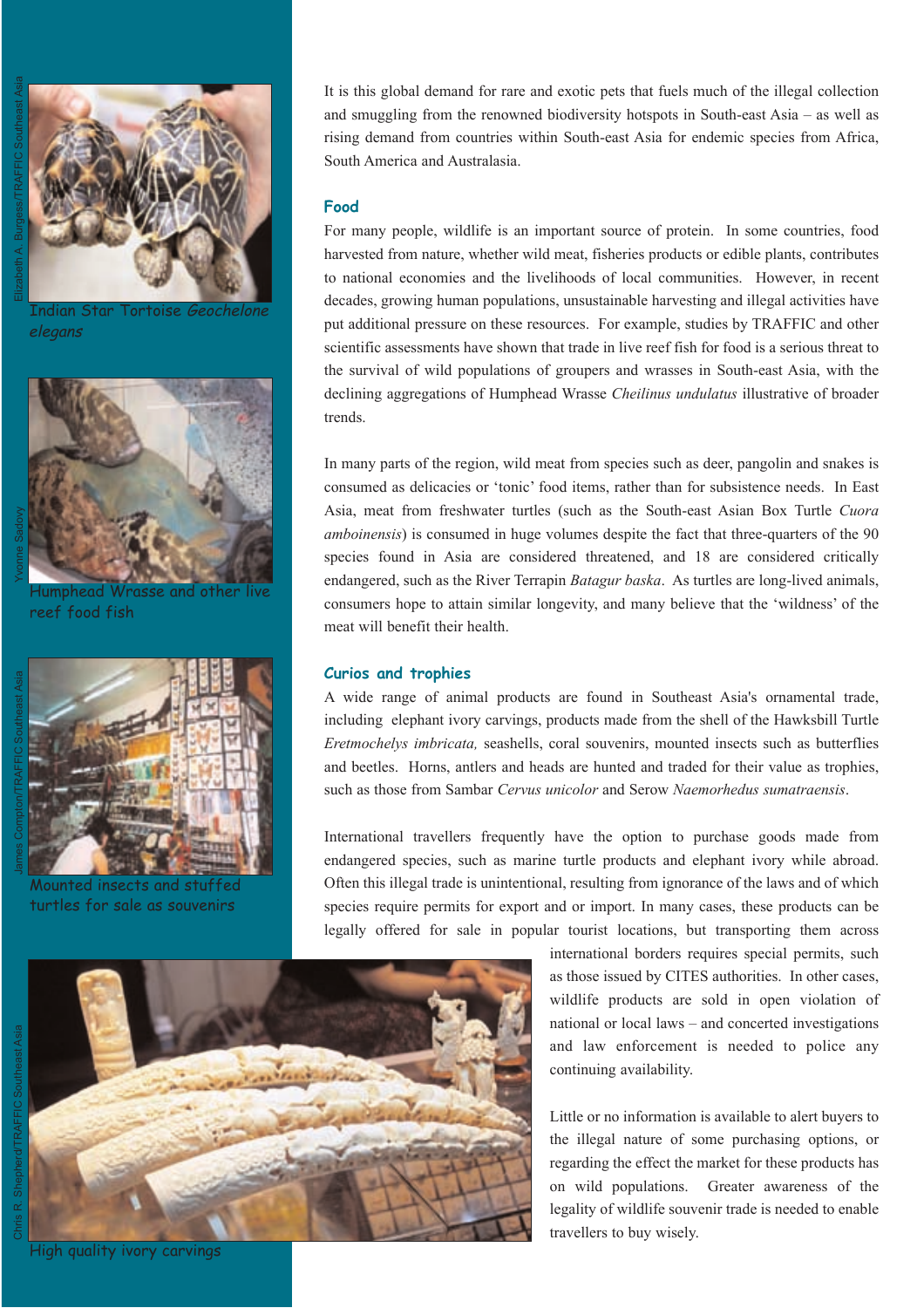#### **Skins, furs and wools**

Skin, furs, wool and hair from many species of mammals, reptiles and even fish are traded in the international market to make products ranging from clothing and accessories such as footwear, shawls and wallets, to ornaments, charms, and rugs.

In many cases, this trade is bringing some of the world's most endangered species closer to extinction, with the Tibetan Antelope or Chiru *Pantholops hodgsonii* and Asian wild cats such as Tiger *Panthera tigris*, Leopard *Panthera pardus* and Clouded Leopard *Neofelis nebulosa* being prime examples. For example, a recent TRAFFIC report



Shoes made from (l-r) python, monitor lizard and pangolin leather

James Compton/TRAFFIC

Southeast Asia

on trade in the Sumatran Tiger revealed that at least 50 Sumatran Tigers were poached per year between 1998 and 2002. This poaching is being driven by a substantial domestic Indonesian market for Tiger skins and other parts, especially claws and teeth for trophies, charms and souvenirs.

Reptile skins, particularly crocodile, snake (like Reticulated Python *Python reticulatus* and Rock Python *P. molurus*) and monitor lizards *Varanus* spp., dominate the exotic leather market, while some tanneries produce muntjac and pangolin leather products.

#### **Forest products**

South-east Asia's forests contain diverse resources that are used to generate income for many levels of society, as well as foreign currency and tax revenue when those resources are exported. Many rural communities depend on a variety of forest products for their food, medicines and livelihoods.

Unfortunately, in many cases the need to conserve forest ecosystems is being overlooked in the rush to supply global markets with timber and other forest products. Illegal logging and timber smuggling is a growing problem, due to an inexhaustible demand, particularly for high-value species. The trade in Ramin *Gonystylus* spp. is a pertinent example of such a speciesfrom Southeast Asia that illustrates the full spectrum of challenges to regulate and enforce harvest, export and re-export controls.

Agarwood, the highly prized fragrant heartwood produced by several species in the Thymeleaceae family, is used primarily for medicinal, religious and aromatic purposes in Asian cultures ranging from the Middle East through to China (including Hong Kong and Taiwan) and Japan. Indonesia and Malaysia are the main producer countries and despite threats of over-harvesting and illegal trade, there are clear prospects for long-term sustainable management of this high-value forest product.

The great majority of ornamental plants in trade, including most orchids and pitcher plants, have been artificially cultivated in nurseries, but large numbers are still taken directly from the wild with specialist collectors actively seeking out rare, exotic and often endangered species to add to their collection.



Ramin *Gonystylus* spp.





Moth Orchid Phalaenopsis amabilis